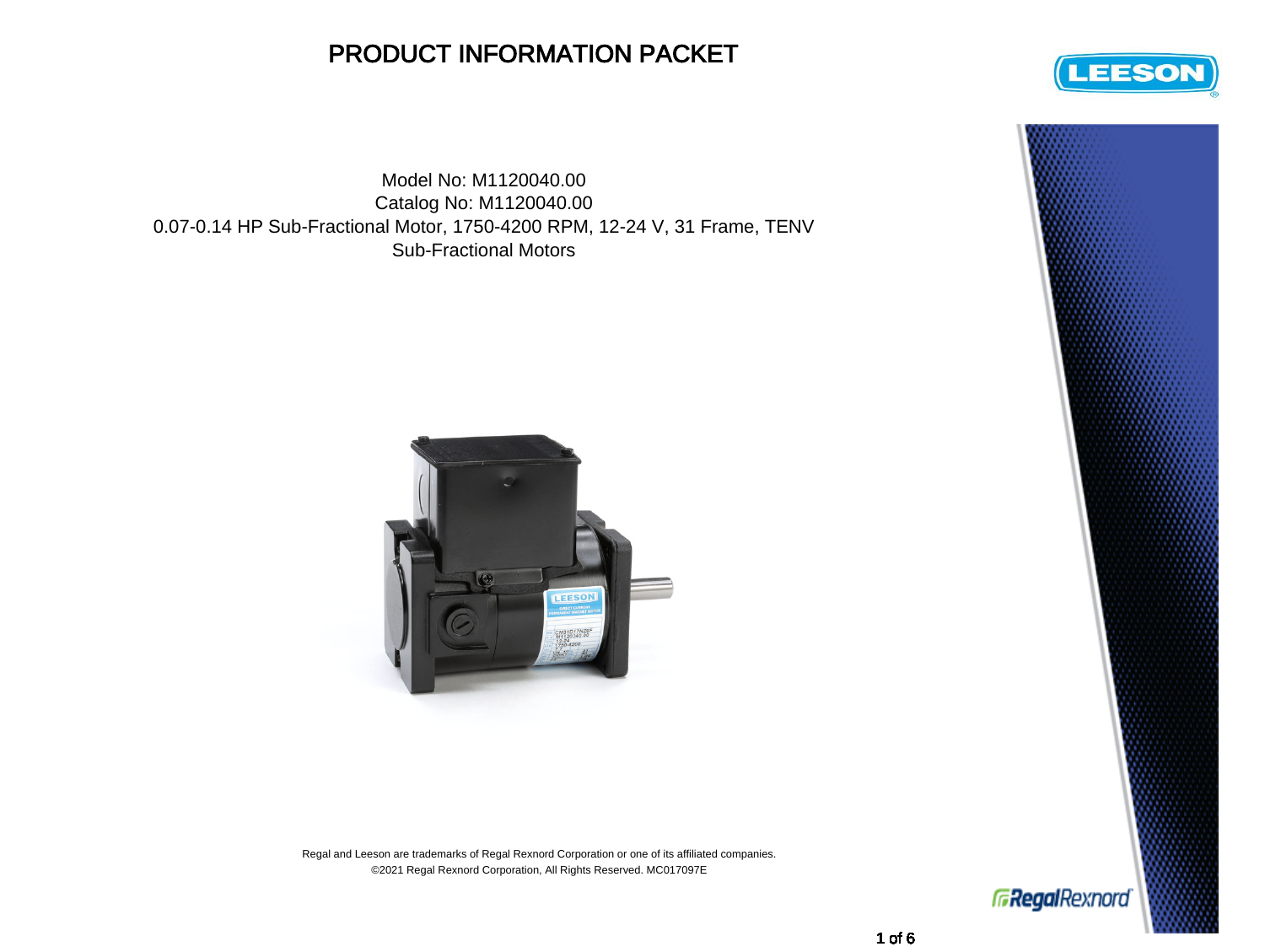Product Information Packet: Model No: M1120040.00, Catalog No:M1120040.00 0.07-0.14 HP Sub-Fractional Motor, 1750-4200 RPM, 12-24 V, 31 Frame, TENV

## **LEESON**

## Nameplate Specifications

| Output HP                  | 0.07-0.14 Hp                           | Output KW                 | 0.05-0.1 kW       |
|----------------------------|----------------------------------------|---------------------------|-------------------|
| Voltage                    | $12 - 24$ V                            | Current                   | 7.7 A             |
| Speed                      | 1750-4200 rpm                          | Service Factor            |                   |
| Efficiency                 | 53 %                                   | Duty                      | <b>Continuous</b> |
| <b>Insulation Class</b>    | F.                                     | Frame                     | 31                |
| Enclosure                  | <b>Totally Enclosed Non Ventilated</b> | <b>Thermal Protection</b> | No                |
| <b>Ambient Temperature</b> | 40 °C                                  | Drive End Bearing Size    | 6201-13           |
| Opp Drive End Bearing Size | 6201-13                                | UL                        | Recognized        |
| <b>CSA</b>                 | v                                      | <b>CE</b>                 | v                 |

## Technical Specifications

| Rotation                  | Reversible | Mounting               | Round             |
|---------------------------|------------|------------------------|-------------------|
| Overall Length            | 6.45 in    | Frame Length           | 2.50 in           |
| <b>Shaft Diameter</b>     | $0.500$ in | <b>Shaft Extension</b> | $1.5$ in          |
| Torque                    | 40 OZ-IN   |                        |                   |
| <b>Connection Drawing</b> | M1005321   | Outline Drawing        | M1031034-M1120040 |

This is an uncontrolled document once printed or downloaded and is subject to change without notice. Date Created:10/07/2021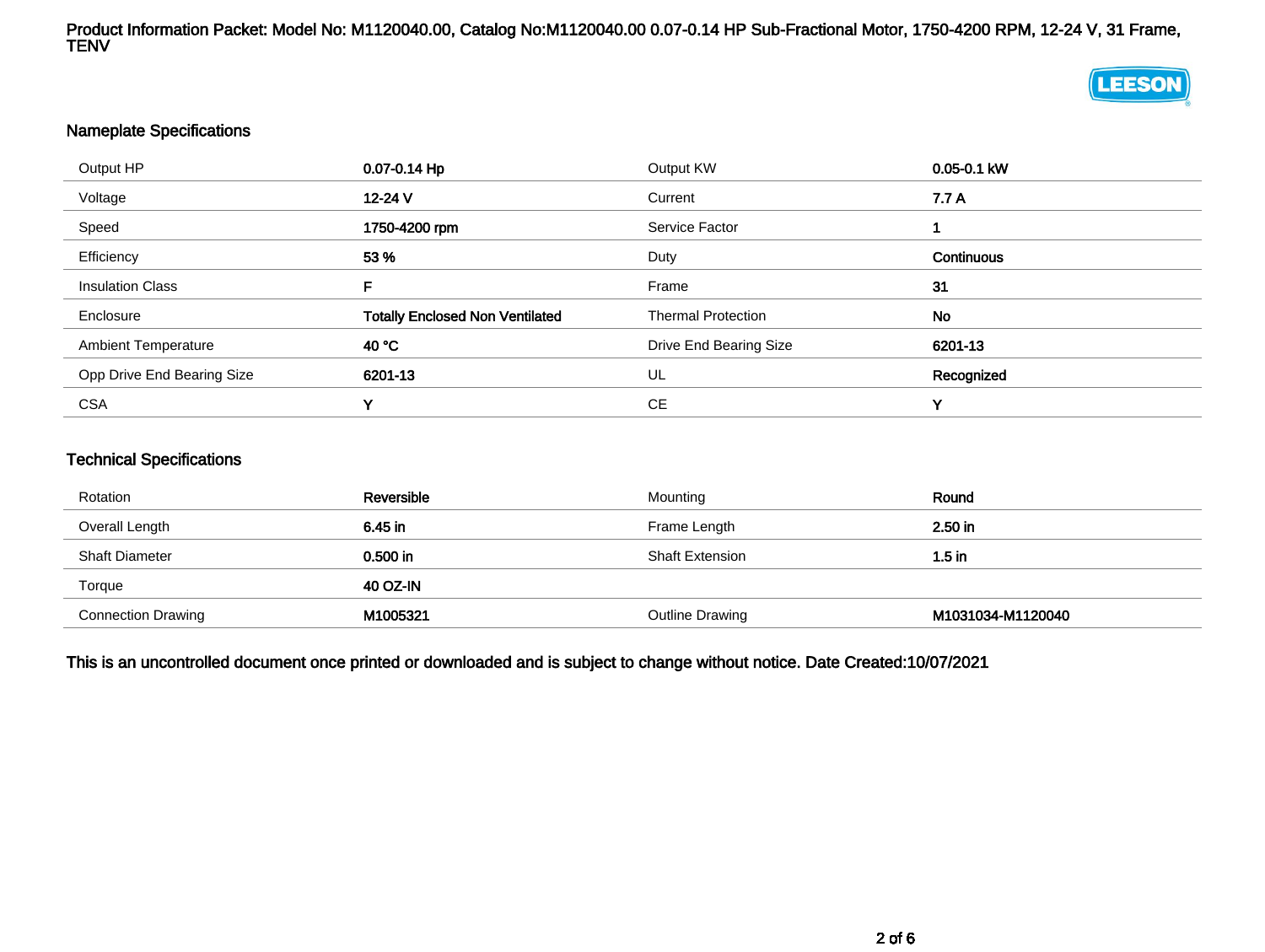





(2) 1/4-20 UNC-2B<br>x .62 DP MIN

| M1120062.00 | 7.88        | 7.42       | 9.45 | 90          | 174      | 3500       |  |
|-------------|-------------|------------|------|-------------|----------|------------|--|
| M1120060.00 | 5.38        | 4.92       | 6.95 | 90          | 1/10     | 3500       |  |
| M1120059.00 | 5.88        | 5.42       | 7.45 | 90          | 1/8      | 3500       |  |
| M1120058.00 | 6.88        | 6.42       | 8.45 | 90          | 1/6      | 3500       |  |
| M1120045.00 | 6.88        | 6.42       | 8.45 | 180         | 1/8      | 1750       |  |
| M1120043.00 | 7.88        | 7.42       | 9.45 | 180         | 1/6      | 1750       |  |
| M1120042.00 | 7.88        | 7.42       | 9.45 | 90          | 1/6      | 1750       |  |
| M1120041.00 | 6.38        | 5.92       | 7.95 | 180         | 1/10     | 1750       |  |
| M1120040.00 | 4.88        | 4.42       | 6.45 | 12/24       | 1/14-1/7 | 1750/4200  |  |
| M1120039.00 | 5.38        | 4.92       | 6.95 | 180         | 1/15     | 1750       |  |
| M1120027.00 | 6.88        | 6.42       | 8.45 | 90          | 1/8      | 1750       |  |
| M1120014.00 | 5.88        | 5.42       | 7.45 | 90          | 1/10     | 1750       |  |
| M1120013.00 | 5.38        | 4.92       | 6.95 | 90          | 1/15     | 1750       |  |
| CATALOG NO. | "в"<br>"AG" |            | "ር"  | <b>VOLT</b> | H.P.     | <b>RPM</b> |  |
|             | dim         | <b>DIM</b> | DIM  |             |          |            |  |

<u>NOTES:</u><br>1) END CAP MOUNTING FEET TO BE PARALLEL<br>TO EACH OTHER WITHIN .002

|                                                                                                                                                              | 14   ADDED M1120060.00 TO TABLE, ECN 07-1640          | <b>IPG</b>  | 5/18/07 SAD UNLESS SPECIFIED |                                           |      |               | ELECTRIC MOTORS             |                  | <b>DRAWN</b> | IPG 11/9/06 |      |
|--------------------------------------------------------------------------------------------------------------------------------------------------------------|-------------------------------------------------------|-------------|------------------------------|-------------------------------------------|------|---------------|-----------------------------|------------------|--------------|-------------|------|
|                                                                                                                                                              | 13 ADDED M1120059.00 TO TABLE, ECN 07-1638            | IPG.        | 5/18/07 SAD DEC.             |                                           |      | <b>INCHES</b> | EESONI<br><b>GEARMOTORS</b> |                  | ICHK         | SAD 11/9/06 |      |
|                                                                                                                                                              | 12 CAT. M1120040.00: "AG" WAS 5.38. "B" WAS 4.92. "C" | <b>IIPG</b> | 5/18/07 SAD X                |                                           |      | ±.1           | AND DRIVES                  |                  | <b>APPD</b>  |             |      |
|                                                                                                                                                              | WAS 6.95, ECN 07-1635                                 |             |                              |                                           | l.xx | ±.03          | <b>ITTLE</b><br>OUTLINE     |                  | <b>SCALE</b> | $5 - 8$     |      |
|                                                                                                                                                              | 11   ADDED M1120058.00 TO TABLE, ECN 07-1637          | <b>IPG</b>  | 5/17/07 SAD LXXX             |                                           |      | ±.005         | 31 FRAME DC                 |                  | <b>REF</b>   | M1030240.00 |      |
|                                                                                                                                                              | 10 ADDED M1120027.00 TO TABLE, ECN 07-1633            | IPG.        | 5/16/07 SAD XXXX             |                                           |      | ±.0005        | <b>MATL</b>                 |                  | <b>IFMF</b>  | M1120014.00 |      |
| NO.                                                                                                                                                          | <b>REVISION</b>                                       |             | BY & DATE                    |                                           |      | CHK ANG H1/2  | <b>FINISH</b>               |                  | <b>IPREV</b> |             |      |
| THIS DRAWING IN DESIGN AND DETAIL IS OUR PROPERTY AND MUST NOT BE USED EXCEPT<br>IN CONNECTION WITH OUR WORK ALL RIGHTS OF DESIGN AND INVENTION ARE RESERVED |                                                       |             |                              | M1031034<br><b>RFP</b><br><b>CAD FILE</b> |      |               |                             | SIZE DRAWING NO. |              |             | REV. |
| THIS IS AN ELECTRONICALLY GENERATED DOCUMENT - DO NOT SCALE THIS PRINT                                                                                       |                                                       |             |                              | <b>DIST</b>                               |      |               |                             | B<br>M1031034.00 |              |             | 14   |
|                                                                                                                                                              |                                                       |             |                              |                                           |      |               |                             |                  |              |             |      |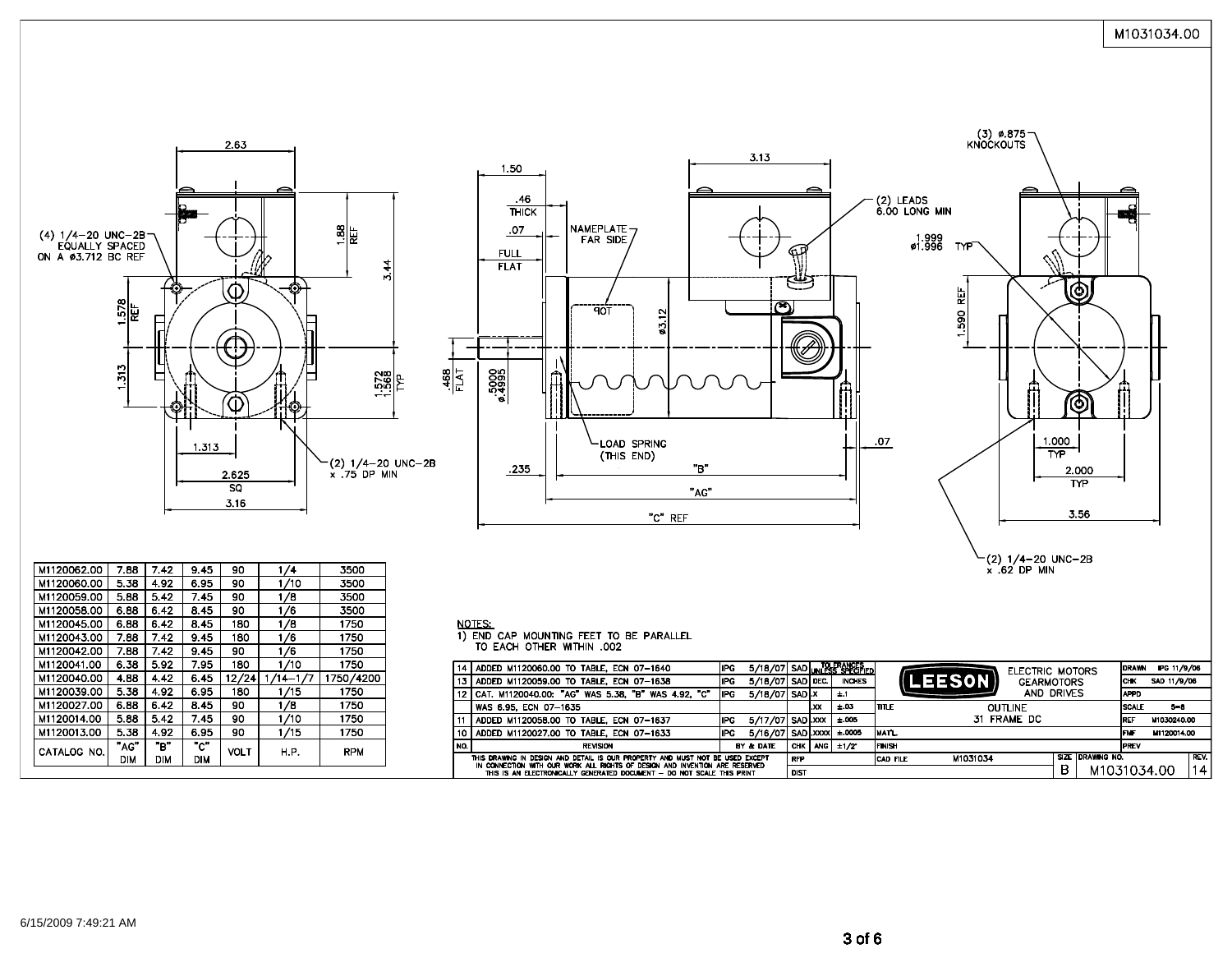|                                     |                                                                                                                                                                  |                            |             |               |                                                  |                           |          |                                      |                  |                      | M1005321.01                      |
|-------------------------------------|------------------------------------------------------------------------------------------------------------------------------------------------------------------|----------------------------|-------------|---------------|--------------------------------------------------|---------------------------|----------|--------------------------------------|------------------|----------------------|----------------------------------|
|                                     | EXTERNAL CONNECTIONS FOR CCW ROTATON<br>VEWING LEAD END OF MOTOR WITH RED LEAD<br>POSITIVE (+) AND BLACK LEAD NEGATIVE (-).<br>FOR CW ROTATION REVERSE POLARITY. | $\mathbb Z$<br>$\circ$     |             |               |                                                  | BLACK LEAD<br>RED<br>LEAD |          | BLACK LEAD<br>RED<br>LEAD            | ₫                | ことこ                  |                                  |
|                                     |                                                                                                                                                                  |                            |             | DEC.          | TOLERANCES<br> UNLESS SPECIFIED<br><b>INCHES</b> | 4335                      |          | ELECTRIC MOTORS<br><b>GEARMOTORS</b> |                  | <b>CHK</b>           | DRAWN IPG 11/6/06<br>SAD 11/6/06 |
|                                     |                                                                                                                                                                  |                            |             | X.<br>l.XX    | ±.1<br>±.01                                      | <b>TITLE</b>              |          | AND DRIVES<br>CONNECTION DIAGRAM     |                  | APPD<br><b>SCALE</b> | $1 = 1$                          |
|                                     |                                                                                                                                                                  |                            |             | xxx.          | $\pm.005$                                        |                           |          |                                      |                  | REF                  | M1005036.01                      |
| 00                                  | RELEASED PER 31 TT FR CONSOLIDATION, ECN 06-4430  IPG                                                                                                            | $11/6/06$ SAD $\vert$ XXXX |             |               | ±.0005                                           | MAT'L.                    |          |                                      |                  | <b>FMF</b>           | M1120014.00                      |
| <b>REVISION</b><br>NO.<br>BY & DATE |                                                                                                                                                                  | <b>CHK</b>                 |             | ANG $\pm 1/2$ | <b>FINISH</b>                                    |                           |          |                                      | <b>PREV</b>      |                      |                                  |
|                                     | THIS DRAWING IN DESIGN AND DETAIL IS OUR PROPERTY AND MUST NOT BE USED EXCEPT<br>IN CONNECTION WITH OUR WORK ALL RIGHTS OF DESIGN AND INVENTION ARE RESERVED     |                            | <b>RFP</b>  |               |                                                  | CAD FILE                  | M1005321 |                                      | SIZE DRAWING NO. |                      | REV.                             |
|                                     | THIS IS AN ELECTRONICALLY GENERATED DOCUMENT - DO NOT SCALE THIS PRINT<br>9/30/2008 2:27:40 PM                                                                   |                            | <b>DIST</b> |               |                                                  |                           |          | A                                    |                  | M1005321.01          | 00                               |

4 of 6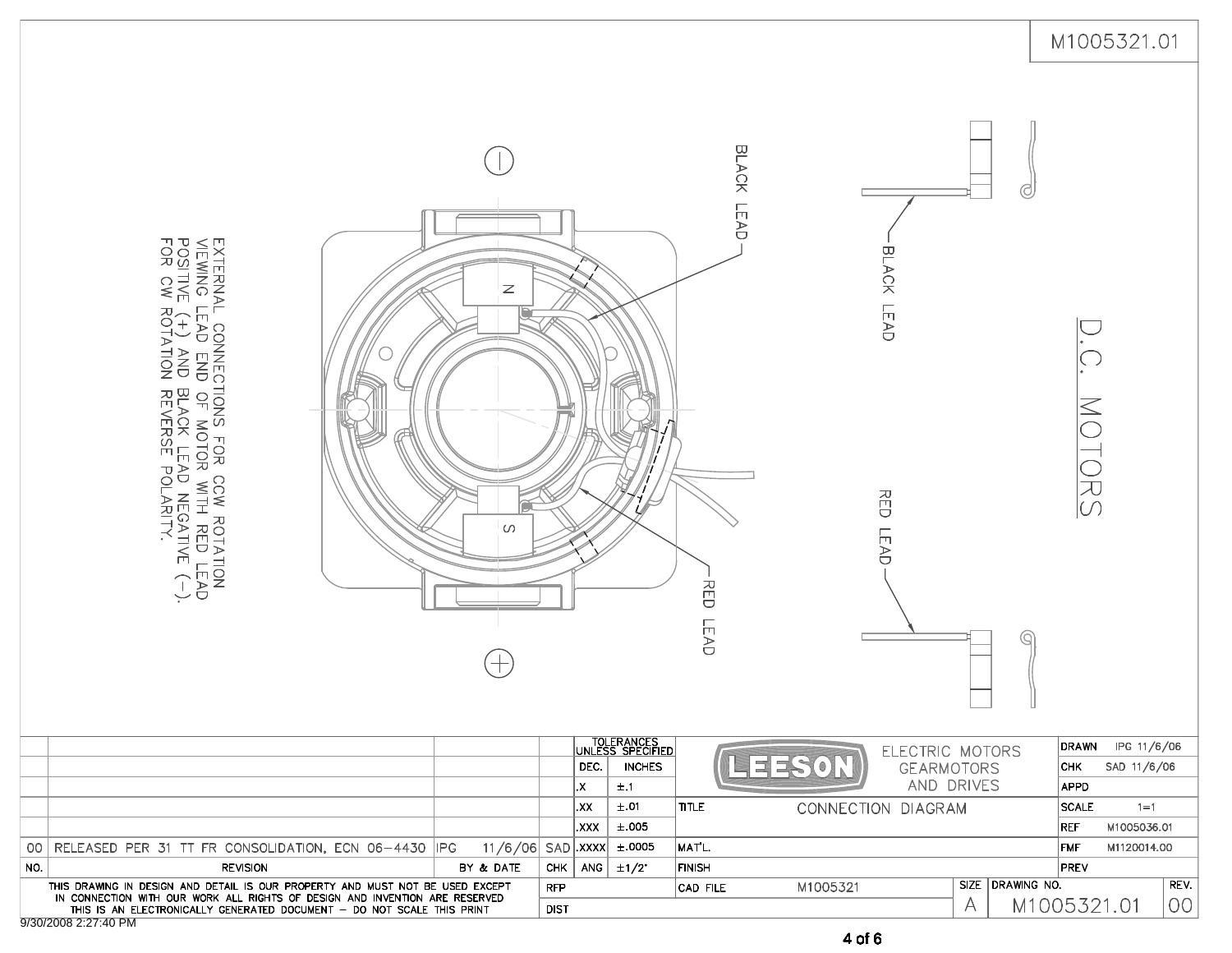